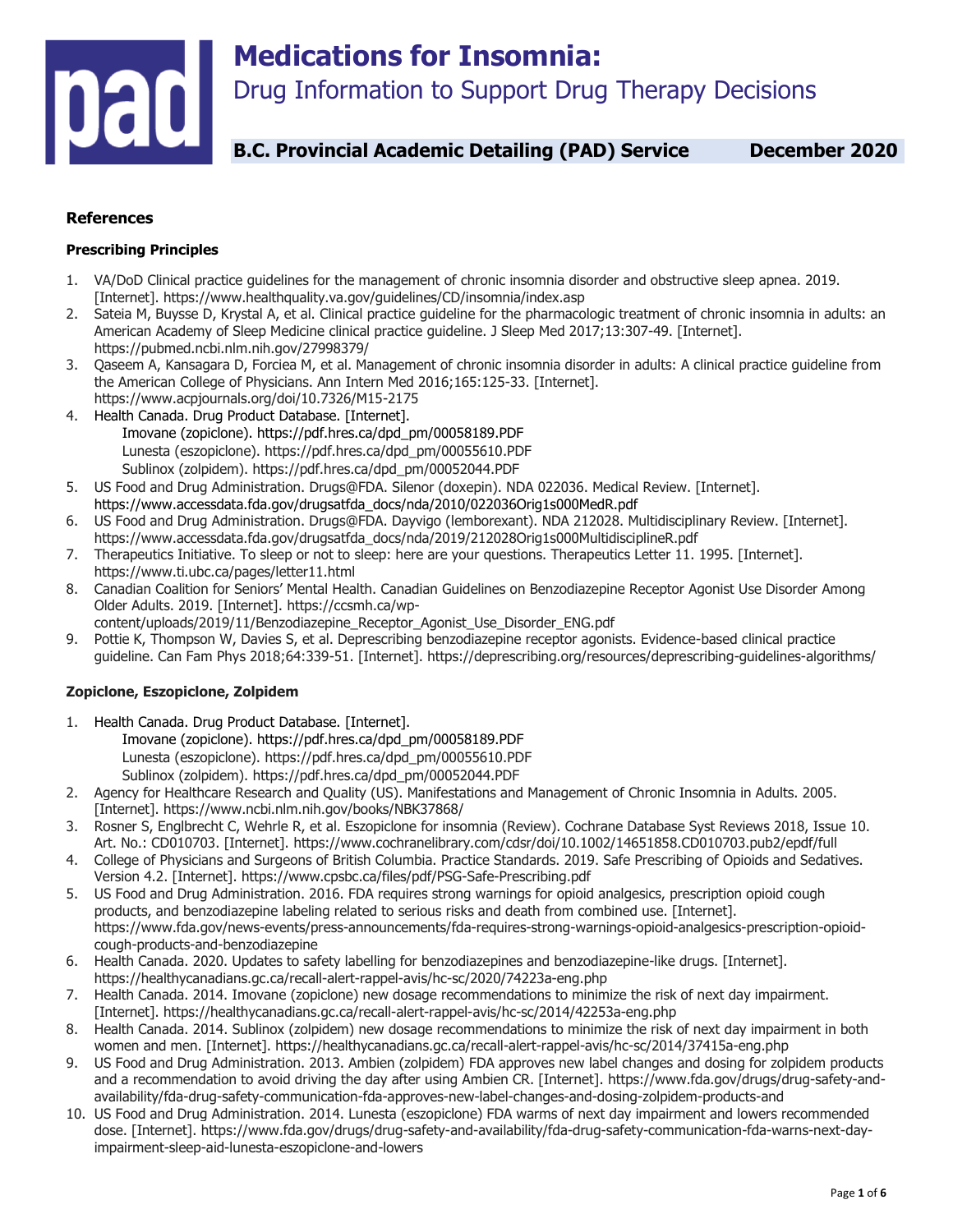- 11. Brandt J, Leong C. Benzodiazepines and Z-Drugs: An updated review of major adverse outcomes reported on in epidemiologic research. Drugs 2017;17:493-507. [Internet]. https://pubmed.ncbi.nlm.nih.gov/28865038/
- 12. Health Canada. 2011. Sublinox (zolpidem) association with complex sleep behaviours. [Internet]. https://www.healthycanadians.gc.ca/recall-alert-rappel-avis/hc-sc/2011/14663a-eng.php
- 13. US Food and Drug Administration. 2019. FDA adds boxed warning for risk of serious injuries caused by sleepwalking with certain prescription insomnia medications. [Internet]. https://www.fda.gov/drugs/drug-safety-and-availability/fda-adds-boxedwarning-risk-serious-injuries-caused-sleepwalking-certain-prescription-insomnia
- 14. Canadian Coalition for Seniors' Mental Health. Canadian Guidelines on Benzodiazepine Receptor Agonist Use Disorder Among Older Adults. 2019. [Internet]. https://ccsmh.ca/wp-
- content/uploads/2019/11/Benzodiazepine\_Receptor\_Agonist\_Use\_Disorder\_ENG.pdf 15. US Food and Drug Administration. Drugs@FDA. [Internet].
- Lunesta (eszopiclone). https://www.accessdata.fda.gov/drugsatfda\_docs/label/2019/021476Orig1s038rplLBL.pdf Ambien (zolpidem). https://www.accessdata.fda.gov/drugsatfda\_docs/label/2019/019908s046lbl.pdf
- 16. McKesson Canada. [Internet]. https://www.mckesson.ca/

# **Temazepam, Oxazepam**

- 1. Health Canada. Drug Product Database. [Internet]. Restoril (temazepam). https://pdf.hres.ca/dpd\_pm/00045030.PDF Riva-oxazepam. https://pdf.hres.ca/dpd\_pm/00038954.PDF
- 2. Agency for Healthcare Research and Quality (US). 2005. Manifestations and Management of Chronic Insomnia in Adults. [Internet]. https://www.ncbi.nlm.nih.gov/books/NBK37868/
- 3. College of Physicians and Surgeons of British Columbia. Practice Standards. 2019. Safe Prescribing of Opioids and Sedatives. Version 4.2. [Internet]. https://www.cpsbc.ca/files/pdf/PSG-Safe-Prescribing.pdf
- 4. US Food and Drug Administration. 2016. FDA requires strong warnings for opioid analgesics, prescription opioid cough products, and benzodiazepine labeling related to serious risks and death from combined use. [Internet]. https://www.fda.gov/news-events/press-announcements/fda-requires-strong-warnings-opioid-analgesics-prescription-opioidcough-products-and-benzodiazepine
- 5. Health Canada. 2020. Updates to safety labelling for benzodiazepines and benzodiazepine-like drugs. [Internet]. https://healthycanadians.gc.ca/recall-alert-rappel-avis/hc-sc/2020/74223a-eng.php
- 6. US Food and Drug Administration. 2020. FDA requiring boxed warning update to improve safe use of benzodiazepine drug class. [Internet]. https://www.fda.gov/drugs/drug-safety-and-availability/fda-requiring-boxed-warning-updated-improve-safeuse-benzodiazepine-drug-class
- 7. Brandt J, Leong C. Benzodiazepines and Z-Drugs: An updated review of major adverse outcomes reported on in epidemiologic research. Drugs 2017;17:493-507. [Internet]. https://pubmed.ncbi.nlm.nih.gov/28865038/
- 8. Canadian Coalition for Seniors' Mental Health. Canadian Guidelines on Benzodiazepine Receptor Agonist Use Disorder Among Older Adults. 2019. [Internet]. https://ccsmh.ca/wp-
- content/uploads/2019/11/Benzodiazepine\_Receptor\_Agonist\_Use\_Disorder\_ENG.pdf 9. US Food and Drug Administration. Drugs@FDA. [Internet]. Restoril (temazepam). https://www.accessdata.fda.gov/drugsatfda\_docs/label/2019/018163s065lbl.pdf
	- Serax (oxazepam). https://www.accessdata.fda.gov/drugsatfda\_docs/label/2001/15539s52lbl.pdf
- 10. McKesson Canada. [Internet]. https://www.mckesson.ca/

# **Doxepin**

- 1. Health Canada. Drug Product Database. [Internet]. Silenor (doxepin). https://pdf.hres.ca/dpd\_pm/00018598.PDF
- 2. Sateia M, Buysse D, Krystal A, et al. Clinical practice guideline for the pharmacologic treatment of chronic insomnia in adults: an American Academy of Sleep Medicine clinical practice guideline. J Sleep Med 2017;13:307-49. [Internet]. https://pubmed.ncbi.nlm.nih.gov/27998379/
- 3. US Food and Drug Administration. Drugs@FDA. Silenor (doxepin). NDA 022036. Medical Review. [Internet]. https://www.accessdata.fda.gov/drugsatfda\_docs/nda/2010/022036Orig1s000MedR.pdf
- 4. US Food and Drug Administration. Drugs@FDA. [Internet]. Silenor (doxepin). https://www.accessdata.fda.gov/drugsatfda\_docs/label/2020/022036s006lbl.pdf
- 5. VA/DoD Clinical practice guidelines for the management of chronic insomnia disorder and obstructive sleep apnea. 2019. [Internet]. https://www.healthquality.va.gov/guidelines/CD/insomnia/index.asp
- 6. McKesson Canada. [Internet]. https://www.mckesson.ca/

## **Amitriptyline, Mirtazapine, Trazodone, Quetiapine**

- 1. Health Canada. Drug Product Database. [Internet].
	- Elavil (amitriptyline). https://pdf.hres.ca/dpd\_pm/00047240.PDF Remeron (mirtazapine). https://pdf.hres.ca/dpd\_pm/00056551.PDF Desyrel (trazodone). https://pdf.hres.ca/dpd\_pm/00003350.PDF Seroquel (quetiapine). https://pdf.hres.ca/dpd\_pm/00054331.PDF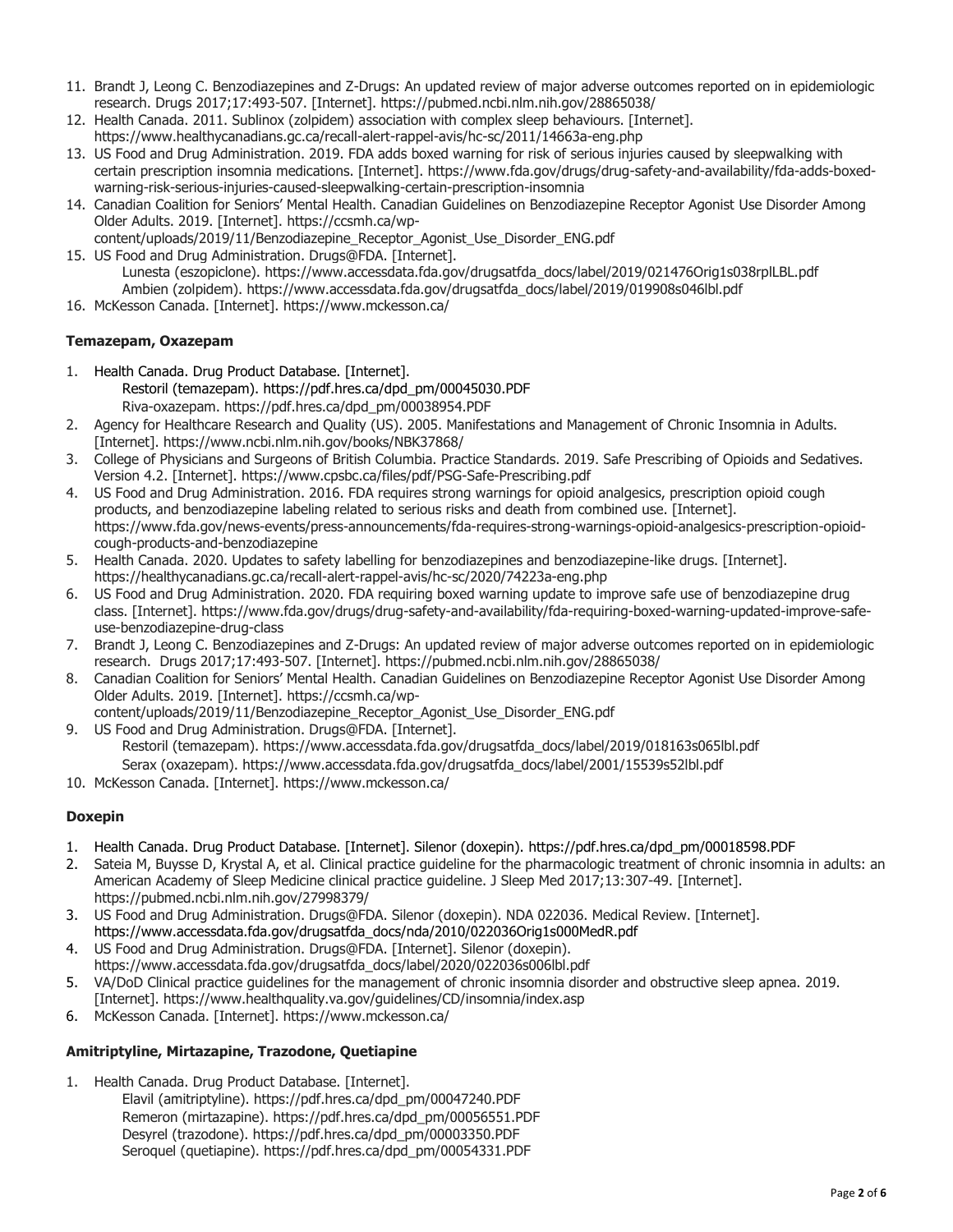- 2. Sateia M, Buysse D, Krystal A, et al. Clinical practice guideline for the pharmacologic treatment of chronic insomnia in adults: an American Academy of Sleep Medicine clinical practice guideline. J Sleep Med 2017;13:307-49. [Internet]. https://pubmed.ncbi.nlm.nih.gov/27998379/
- 3. Everitt H, Baldwin D, Stuart B, et al. Antidepressants for insomnia (Review). Cochrane Database Syst Reviews 2018, Issue 5. Art. No.:CD010753. [Internet]. https://www.cochranelibrary.com/cdsr/doi/10.1002/14651858.CD010753.pub2/full
- 4. VA/DoD Clinical practice guidelines for the management of chronic insomnia disorder and obstructive sleep apnea. 2019. [Internet]. https://www.healthquality.va.gov/guidelines/CD/insomnia/index.asp
- 5. Agency for Healthcare Research and Quality (US). 2005. Manifestations and management of chronic insomnia in adults. [Internet]. https://www.ncbi.nlm.nih.gov/books/NBK37868/
- 6. Agency for Healthcare Research and Quality (US). 2015. Management of insomnia disorder. [Internet]. https://effectivehealthcare.ahrq.gov/products/insomnia/research
- 7. Canadian Agency for Drugs and Technology in Health. 2018. Clinical evaluation of interventions for the management of insomnia: a review of reviews. [Internet]. https://www.cadth.ca/sites/default/files/pdf/op0527\_insomnia\_clinical-evaluationcorrected.pdf
- 8. Choosing Wisely Canada. Psychiatry. 2020. Thirteen things physicians and patients should question. [Internet]. https://choosingwiselycanada.org/psychiatry/
- 9. Pucci M, Roussak P, Pang D, Darrad M. Drug-induced priapism. Adverse Drug Reaction Bulletin 2020;322:1247-50. [Internet]. https://insights.ovid.com/adverse-drug-reaction-bulletin/adrb/2020/06/000/drug-induced-priapism/1/00012995
- 10. Watt J, Gomes T, Bronskill S, et al. Comparative risk of harm associated with trazodone or atypical antipsychotic use in older adults with dementia: a retrospective cohort study. CMAJ 2018;190:E1376-83. [Internet]. https://www.cmaj.ca/content/190/47/E1376
- 11. Bronskill S, Campitelli M, Iaboni A, et al. Low-dose trazodone, benzodiazepines, and fall-related injuries in nursing homes: a matched-cohort study. J Am Geriatr Soc 2018;66:1963-71. [Internet]. https://pubmed.ncbi.nlm.nih.gov/30247773/
- 12. Health Canada. 2005. Atypical antipsychotic drugs and dementia. [Internet]. https://www.healthycanadians.gc.ca/recall-alertrappel-avis/hc-sc/2005/14307a-eng.php
- 13. Health Canada. 2016. Atypical antipsychotics assessing the potential risk of sleep apnoea. [Internet]. https://www.canada.ca/en/health-canada/services/drugs-health-products/medeffect-canada/safety-reviews/summary-safetyreview-atypical-antipsychotics-assessing-potential-risk-sleep-apnoea.html
- 14. US Food and Drug Administration. 2016. FDA requires strong warnings for opioid analgesics, prescription opioid cough products, and benzodiazepine labeling related to serious risks and death from combined use. [Internet]. https://www.fda.gov/news-events/press-announcements/fda-requires-strong-warnings-opioid-analgesics-prescription-opioidcough-products-and-benzodiazepine
- 15. Health Canada. 2016. Atypical antipsychotics assessing the potential risk of urinary retention. [Internet]. https://www.canada.ca/en/health-canada/services/drugs-health-products/medeffect-canada/safety-reviews/summary-safetyreview-atypical-antipsychotics-assessing-potential-risk-urinary-retention.html
- 16. Coe H, Hong I. Safety of low dose quetiapine when used for insomnia. Ann Pharmacother 2012;46:718-22. [Internet]. https://pubmed.ncbi.nlm.nih.gov/22510671/
- 17. US Food and Drug Administration. Drugs@FDA. [Internet]. Desyrel (trazodone). https://www.accessdata.fda.gov/drugsatfda\_docs/label/2018/018207s033lbl.pdf Seroquel (quetiapine). https://www.accessdata.fda.gov/drugsatfda\_docs/label/2020/020639s070lbl.pdf

## **Lemborexant**

- 1. Health Canada. Drug Product Database. [Internet]. Dayvigo (lemborexant). https://pdf.hres.ca/dpd\_pm/00058592.PDF
- 2. US Food and Drug Administration. Drugs@FDA. [Internet]. Dayvigo (lemborexant). https://www.accessdata.fda.gov/drugsatfda\_docs/label/2020/212028s002lbl.pdf
- 3. US Food and Drug Administration. Drugs@FDA. Dayvigo (lemborexant). NDA 212028. Multidisciplinary Review. [Internet]. https://www.accessdata.fda.gov/drugsatfda\_docs/nda/2019/212028Orig1s000MultidisciplineR.pdf
- 4. US Food and Drug Administration. 2016. FDA requires strong warnings for opioid analgesics, prescription opioid cough products, and benzodiazepine labeling related to serious risks and death from combined use. [Internet]. https://www.fda.gov/news-events/press-announcements/fda-requires-strong-warnings-opioid-analgesics-prescription-opioidcough-products-and-benzodiazepine
- 5. McKesson Canada. [Internet]. https://www.mckesson.ca/

## **Drug Interactions**

1. Health Canada. Drug Product Database. [Internet].

Imovane (zopiclone). https://pdf.hres.ca/dpd\_pm/00058189.PDF Lunesta (eszopiclone). https://pdf.hres.ca/dpd\_pm/00055610.PDF Sublinox (zolpidem). https://pdf.hres.ca/dpd\_pm/00052044.PDF Restoril (temazepam). https://pdf.hres.ca/dpd\_pm/00045030.PDF Riva-oxazepam. https://pdf.hres.ca/dpd\_pm/00038954.PDF Elavil (amitriptyline). https://pdf.hres.ca/dpd\_pm/00047240.PDF Silenor (doxepin). https://pdf.hres.ca/dpd\_pm/00018598.PDF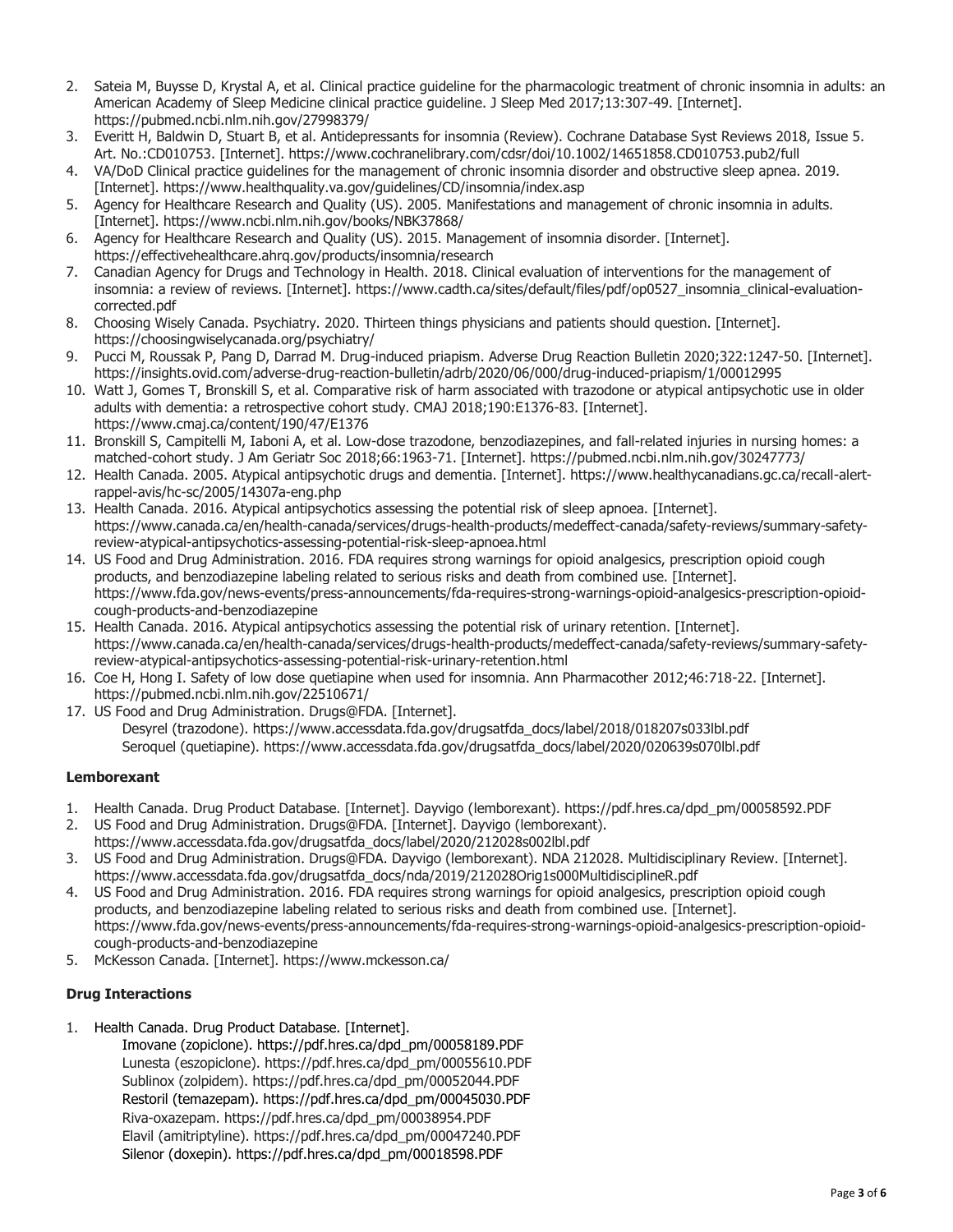Remeron (mirtazapine). https://pdf.hres.ca/dpd\_pm/00056551.PDF Desyrel (trazodone). https://pdf.hres.ca/dpd\_pm/00003350.PDF Seroquel (quetiapine). https://pdf.hres.ca/dpd\_pm/00054331.PDF Dayvigo (lemborexant). https://pdf.hres.ca/dpd\_pm/00058592.PDF

2. US Food and Drug Administration. Drugs@FDA. [Internet].

Lunesta (eszopiclone). https://www.accessdata.fda.gov/drugsatfda\_docs/label/2019/021476Orig1s038rplLBL.pdf Ambien (zolpidem). https://www.accessdata.fda.gov/drugsatfda\_docs/label/2019/019908s046lbl.pdf Restoril (temazepam). https://www.accessdata.fda.gov/drugsatfda\_docs/label/2019/018163s065lbl.pdf Serax (oxazepam). https://www.accessdata.fda.gov/drugsatfda\_docs/label/2001/15539s52lbl.pdf Silenor (doxepin). https://www.accessdata.fda.gov/drugsatfda\_docs/label/2020/022036s006lbl.pdf Remeron (mirtazapine).

https://www.accessdata.fda.gov/drugsatfda\_docs/label/2020/020415s034s036,021208s024s026lbl.pdf Desyrel (trazodone). https://www.accessdata.fda.gov/drugsatfda\_docs/label/2018/018207s033lbl.pdf Seroquel (quetiapine). https://www.accessdata.fda.gov/drugsatfda\_docs/label/2020/020639s070lbl.pdf Dayvigo (lemborexant). https://www.accessdata.fda.gov/drugsatfda\_docs/label/2020/212028s002lbl.pdf

- 3. Lexicomp®. [Internet]. https://online.lexi.com/lco/action/home
- 4. US Food and Drug Administration. 2016. FDA requires strong warnings for opioid analgesics, prescription opioid cough products, and benzodiazepine labeling related to serious risks and death from combined use. [Internet]. https://www.fda.gov/news-events/press-announcements/fda-requires-strong-warnings-opioid-analgesics-prescription-opioidcough-products-and-benzodiazepine
- 5. Health Canada. 2020. Updates to safety labelling for benzodiazepines and benzodiazepine-like drugs. [Internet]. https://healthycanadians.gc.ca/recall-alert-rappel-avis/hc-sc/2020/74223a-eng.php
- 6. Indiana University. Cytochrome P450 Drug Interactions Flockhart Table. [Internet]. https://druginteractions.medicine.iu.edu/MainTable.aspx
- 7. US Food and Drug Administration. 2019. FDA adds boxed warning for risk of serious injuries caused by sleepwalking with certain prescription insomnia medications. [Internet]. https://www.fda.gov/drugs/drug-safety-and-availability/fda-adds-boxedwarning-risk-serious-injuries-caused-sleepwalking-certain-prescription-insomnia
- 8. US Food and Drug Administration. Drugs@FDA. Dayvigo (lemborexant). NDA 212028. Multidisciplinary Review. [Internet]. https://www.accessdata.fda.gov/drugsatfda\_docs/nda/2019/212028Orig1s000MultidisciplineR.pdf
- 9. US Food and Drug Administration. 2020. Drug Development and Drug Interactions: Table of Substrates, Inhibitors and Inducers. [Internet]. https://www.fda.gov/drugs/drug-interactions-labeling/drug-development-and-drug-interactions-tablesubstrates-inhibitors-and-inducers#table5-2
- 10. Credible Meds. [Internet]. https://crediblemeds.org/

## **Non-Pharmacologic Strategies**

- 1. Qaseem A, Kansagara D, Forciea M, et al. Management of chronic insomnia disorder in adults: A clinical practice guideline from the American College of Physicians. Ann Intern Med 2016;165:125-33. [Internet]. https://www.acpjournals.org/doi/10.7326/M15-2175
- 2. Toward Optimized Practice. Assessment and management of adult insomnia. Clinical practice guideline. 2015. [Internet]. https://actt.albertadoctors.org/CPGs/Lists/CPGDocumentList/Adult-Insomnia-CPG.pdf
- 3. VA/DoD Clinical practice guidelines for the management of chronic insomnia disorder and obstructive sleep apnea. 2019. [Internet]. https://www.healthquality.va.gov/guidelines/CD/insomnia/index.asp
- 4. Morgenthaler T, Kramer M, Alessi C, et al. Practice parameters for the psychological and behavioural treatment of insomnia: an update. An American Academy of Sleep Medicine Report. Sleep 2006;29:1415-19. [Internet]. https://j2vjt3dnbra3ps7ll1clb4q2 wpengine.netdna-ssl.com/wp-content/uploads/2017/07/PP\_BTInsomnia\_Update.pdf
- 5. Agency for Healthcare Research and Quality (US). 2015. Management of insomnia disorder. [Internet]. https://effectivehealthcare.ahrq.gov/products/insomnia/research
- 6. Canadian Agency for Drugs and Technology in Health. 2018. Clinical evaluation of interventions for the management of insomnia: a review of reviews. [Internet]. https://www.cadth.ca/sites/default/files/pdf/op0527\_insomnia\_clinical-evaluationcorrected.pdf
- 7. Kelty's Key. Vancouver Coastal Health. Insomnia. [Internet]. https://www.keltyskey.com/courses/insomnia/
- 8. South Australia Drug and Alcohol Service. Insomnia management kit. [Internet]. https://www.sahealth.sa.gov.au/wps/wcm/connect/public+content/sa+health+internet/services/mental+health+and+drug+an d+alcohol+services/drug+and+alcohol+services/for+health+professionals+dassa/sleep+problems+- +insomnia+management+kit

## **Tapering and Deprescribing**

1. Health Canada. 2020. Updates to safety labelling for benzodiazepines and benzodiazepine-like drugs. [Internet]. https://healthycanadians.gc.ca/recall-alert-rappel-avis/hc-sc/2020/74223a-eng.php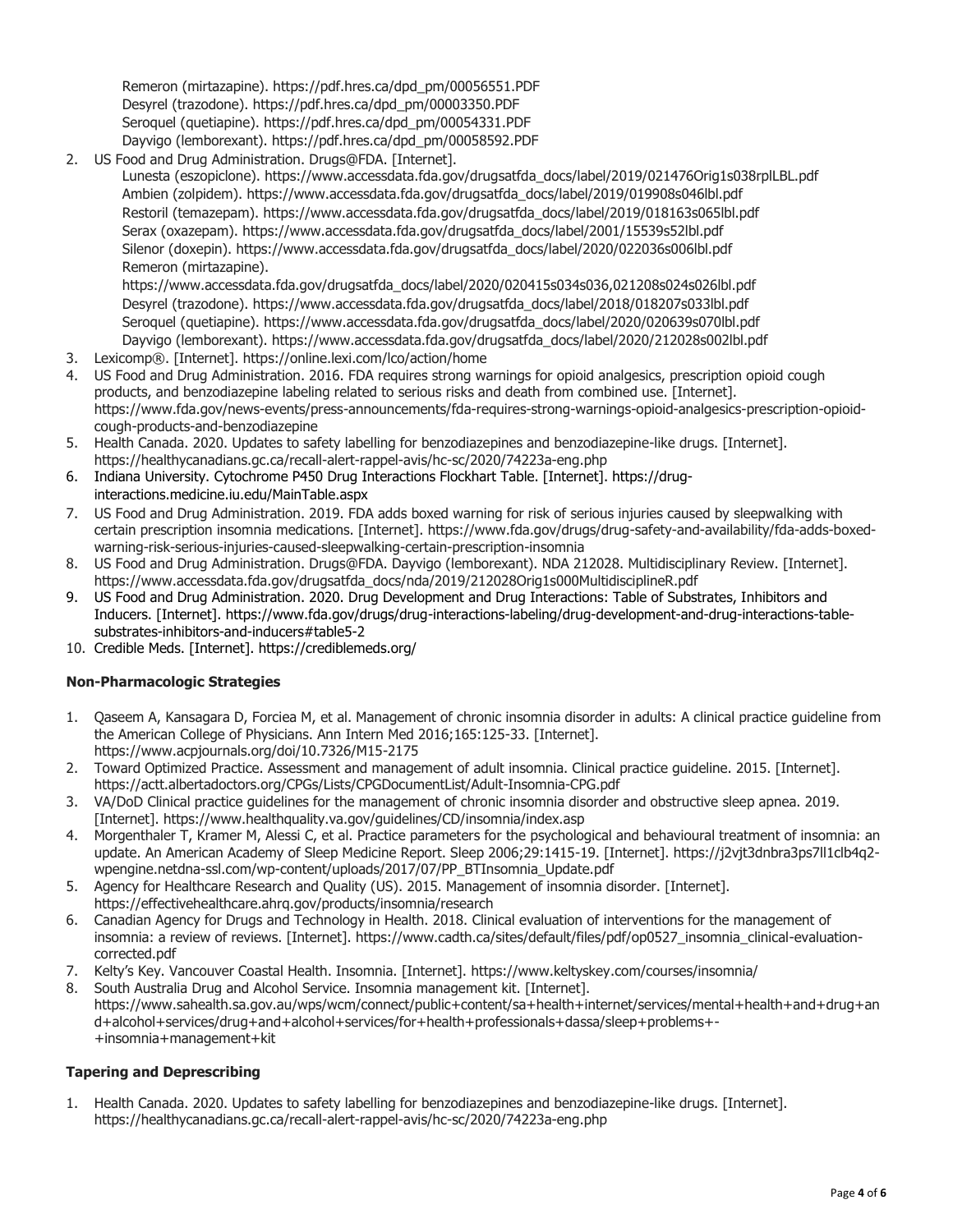- 2. US Food and Drug Administration. 2020. FDA requiring boxed warning update to improve safe use of benzodiazepine drug class. [Internet]. https://www.fda.gov/drugs/drug-safety-and-availability/fda-requiring-boxed-warning-updated-improve-safeuse-benzodiazepine-drug-class
- 3. College of Physicians and Surgeons of British Columbia. Practice Standards. 2019. Safe Prescribing of Opioids and Sedatives. Version 4.2. [Internet]. https://www.cpsbc.ca/files/pdf/PSG-Safe-Prescribing.pdf
- 4. Pottie K, Thompson W, Davies S, et al. Deprescribing benzodiazepine receptor agonists. Evidence-based clinical practice guideline. Can Fam Phys 2018;64:339-51. [Internet]. https://deprescribing.org/resources/deprescribing-guidelines-algorithms/
- 5. Canadian Coalition for Seniors' Mental Health. Canadian Guidelines on Benzodiazepine Receptor Agonist Use Disorder Among Older Adults. 2019. [Internet]. https://ccsmh.ca/wp-
- content/uploads/2019/11/Benzodiazepine\_Receptor\_Agonist\_Use\_Disorder\_ENG.pdf
- 6. Paquin A, Zimmerman K, Rudolph J. Risk versus risk: a review of benzodiazepine reduction in older adults. Expert Opin Drug Saf 2014;13:919-34. [Internet]. https://pubmed.ncbi.nlm.nih.gov/24905348/
- 7. Ashton H. The Ashton Manual. Benzodiazepines: How they work and how to withdraw. 2002. [Internet]. https://benzo.org.uk/manual/
- 8. Benzodiazepine Information Coalition. [Internet]. https://www.benzoinfo.com/
- 9. Inner Compass Initiative. The Withdrawal Project. [Internet]. https://withdrawal.theinnercompass.org/
- 10. BenzoBuddies. Benzodiazepine Withdrawal Support. [Internet]. http://www.benzobuddies.org/

#### **Medication Review for Possible Prescribing Cascades**

- 1. Wolkove N, Elkholy O, Baltzan M, Palayew. Sleep and aging. Sleep disorders commonly found in older people. CMAJ 2007;176:1299-304. [Internet]. https://pubmed.ncbi.nlm.nih.gov/17452665/
- 2. Schutte-Rodin S, Broch L, Buysse L, et al. Clinical guideline for the evaluation and management of chronic insomnia in adults. J Clin Sleep Med 2008;4:487-504. [Internet]. https://www.ncbi.nlm.nih.gov/pmc/articles/PMC2576317/
- 3. Kaiser Permanente. Insomnia Guideline. 2019. [Internet]. https://wa.kaiserpermanente.org/static/pdf/public/guidelines/insomnia.pdf
- 4. Centre for Effective Practice. Chronic Insomnia. [Internet]. https://cep.health/clinical-products/insomnia-management-ofchronic-insomnia-tool/
- 5. Stein M, Friedmann P. Disturbed sleep and its relationship to alcohol use. Subst Abus 2005;26:1-13. [Internet]. https://pubmed.ncbi.nlm.nih.gov/16492658/
- 6. Doufas A, Panagiotou O, Panousis P, et al. Insomnia from drug treatments: Evidence from meta-analyses of randomized trials and concordance with prescribing information. Mayo Clin Proc 2017;92:72-87. [Internet]. https://pubmed.ncbi.nlm.nih.gov/27842706/
- 7. RxFiles. Geri-RxFiles. 3<sup>rd</sup> Edition. 2019. Insomnia disorder in older adults. [Internet]. https://www.rxfiles.ca/RxFiles/uploads/documents/members/GeriRxFiles-Insomnia.pdf
- 8. RxFiles. Sleep Insomnia Overview. 2020. [Internet]. https://www.rxfiles.ca/RxFiles/uploads/documents/members/Cht-psycsedatives.pdf
- 9. US Department of Veterans Affairs. PBM Academic Detailing Service. Insomnia Disorder. 2019. https://www.pbm.va.gov/PBM/AcademicDetailingService/Documents/Academic\_Detailing\_Educational\_Material\_Catalog/Ins\_Pro vider\_QuickReferenceGuide.PDF

#### **Melatonin**

- 1. Ferracioli-Oda E, Qawasmi A, Bloch M. Meta-analysis: Melatonin for the treatment of primary sleep disorders. PLoS One 2013;8:e63773. [Internet]. https://pubmed.ncbi.nlm.nih.gov/23691095/
- 2. Sateia M, Buysse D, Krystal A, et al. Clinical practice guideline for the pharmacologic treatment of chronic insomnia in adults: an American Academy of Sleep Medicine clinical practice guideline. J Sleep Med 2017;13:307-49. [Internet]. https://pubmed.ncbi.nlm.nih.gov/27998379/
- 3. VA/DoD Clinical practice guidelines for the management of chronic insomnia disorder and obstructive sleep apnea. 2019. [Internet]. https://www.healthquality.va.gov/guidelines/CD/insomnia/index.asp
- 4. Auger R, Burgess H, Emens J, et al. Clinical practice guideline for the treatment of intrinsic circadian rhythm sleep-wake disorders. An American Academy of Sleep Medicine clinical practice guideline. J Clin Sleep Med 2015;11:1199-36. [Internet]. https://pubmed.ncbi.nlm.nih.gov/26414986/
- 5. Tools for Practice. Melatonin for sleep: exhausted by other options? 2014. [Internet]. https://www.acfp.ca/wpcontent/uploads/tools-for-practice/1409669944\_120tfpmelatoninfv2.pdf
- 6. Zhdanova I, Wurtman R, Balcioglu A, et al. Endogenous melatonin levels and the fate of exogenous melatonin: age effects. J Gerontol 1998;53:293-298. [Internet]. https://pubmed.ncbi.nlm.nih.gov/18314560/
- 7. Lexicomp®. [Internet]. https://online.lexi.com/lco/action/home
- 8. European Medicines Agency. Circadin (melatonin). [Internet]. https://www.ema.europa.eu/en/documents/product-information/circadin-epar-product-information\_en.pdf